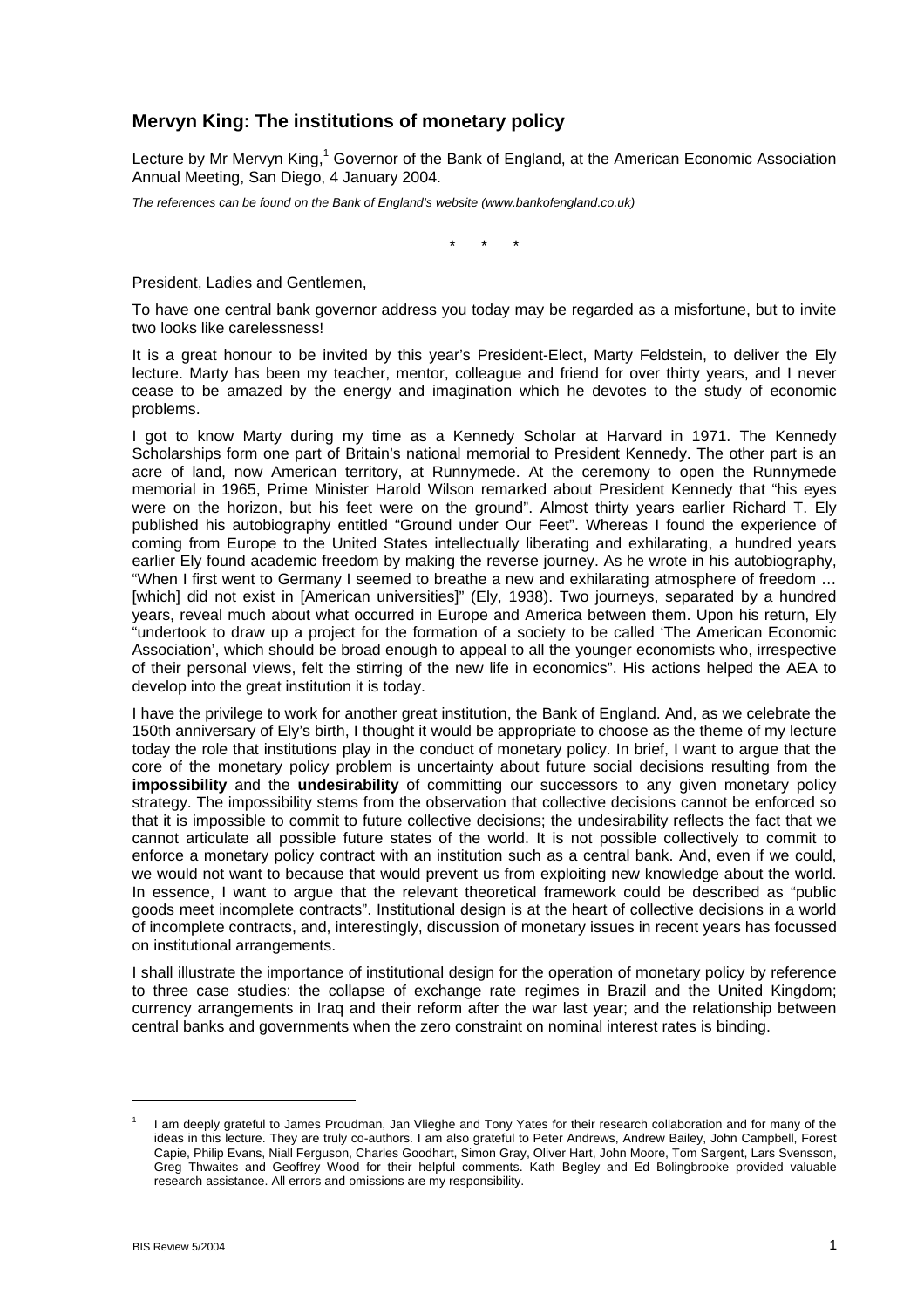Money and monetary policy can be traced back to the dawn of civilisation itself. In contrast, central banks are a recent development. The first central bank was the Riksbank in Sweden, set up in 1668. $^2$ To celebrate its tercentenary it endowed the Nobel Prize in Economics. The Bank of England, the oldest continuing central bank, opened for business in 1694. Our tercentenary was a more low-key event: we published a book of conference proceedings. By 1900 there were still only 18 countries with a central bank. Today the number is 174. The Federal Reserve has yet to reach its centenary. As institutions go, most central banks are youthful. Indeed, the reputation of central banks as wise and disciplined institutions, in contrast with the wild excesses of finance ministries, belies their respective ages. So the history of monetary policy cannot be equated with the history of central banks. But it is a story about institutions.

### **I. Externalities in the theory of money**

In the history of money, the two key events are the emergence of a medium of exchange and the rise of institutions governing its management. Those events raise two basic questions which are central to understanding the nature of monetary institutions. First, why did money evolve as a social or public rather than a private institution? Second, how can societies reduce the costs of being unable to make commitments about future collective decisions? The answers to these two questions determine the nature of modern central banks.

The two questions relate to two different externalities. The first is a network externality. Money overcomes the constraint of the double coincidence of wants implied by barter exchange, a view set out in detail by Carl Menger (1892) and which is modelled explicitly in Nobuhiru Kiyotaki and Randall Wright (1989). More recently, the existence of money has been linked to the information structure of the economy. Agents have imperfect information about their potential trading partner's credit history which explains the emergence of a private sector medium of exchange as an alternative to an extension of credit (Narayana Kocherlakota, 1998). Our willingness to use and hold money is greater the more that money is used by other people. There is, therefore, a network effect.

One can imagine, and indeed Friedrich Hayek (1976) advocated, a system in which anyone is allowed to issue money. The private sector may well co-ordinate on using the money of the 'best' issuer, and that issuer's behaviour may be kept in check by the threat of entry. But competitive monies have arisen only rarely and in situations where government money is either absent (as, for example, in Robert Radford's (1945) study of cigarette money in POW camps) or very badly managed (as in periods of hyperinflation). Despite the abolition of foreign exchange controls, as recommended by Hayek, competition among national currencies has not lessened the dominance, within each economy, of a single public money. Network externalities make it difficult for competing currencies to emerge.

The existence of public money generates a second type of externality to do with intertemporal choices. The willingness to hold money as either a store of value or a means of payment, or use money as a unit in which contracts are denominated, depends upon expectations of the stability of the value of that money. If money takes the form of competing private currencies then there is no inherent problem for private issuers to maintain the value of their liabilities by backing them appropriately, a commitment that can be enforced by the legal system. Alternatively, where a private commodity standard is the solution to the exchange problem, then there is no ability -and therefore no temptation - to devalue. But a public monopoly means that the demand for money today depends upon expectations of our collective decisions about the supply of money tomorrow. The key question for a public currency is how do we prevent the government - ourselves - abusing its issuing power in the future? Collective decisions today cannot bind future collective decisions. And when monetary policy is set period by period inefficient outcomes result. The key insight of Finn Kydland and Edward Prescott (1977) was that the inability to make commitments leads to a failure to internalise the impact of public policies on the expectations of the private sector.

Dynamic inconsistency was used by Kydland and Prescott (1977) and Robert Barro and David Gordon (1983a) to demonstrate that rational expectations could lead to an equilibrium in which inflation was higher than desired. *Ex post* it would always seem attractive to create surprise inflation. More recently, research by Lars Svensson (1997), Michael Woodford (2003) and others has shown that even when

<sup>&</sup>lt;sup>2</sup> Strictly speaking, it is not clear that the Riksbank was what we would today recognise to be a central bank until considerably later.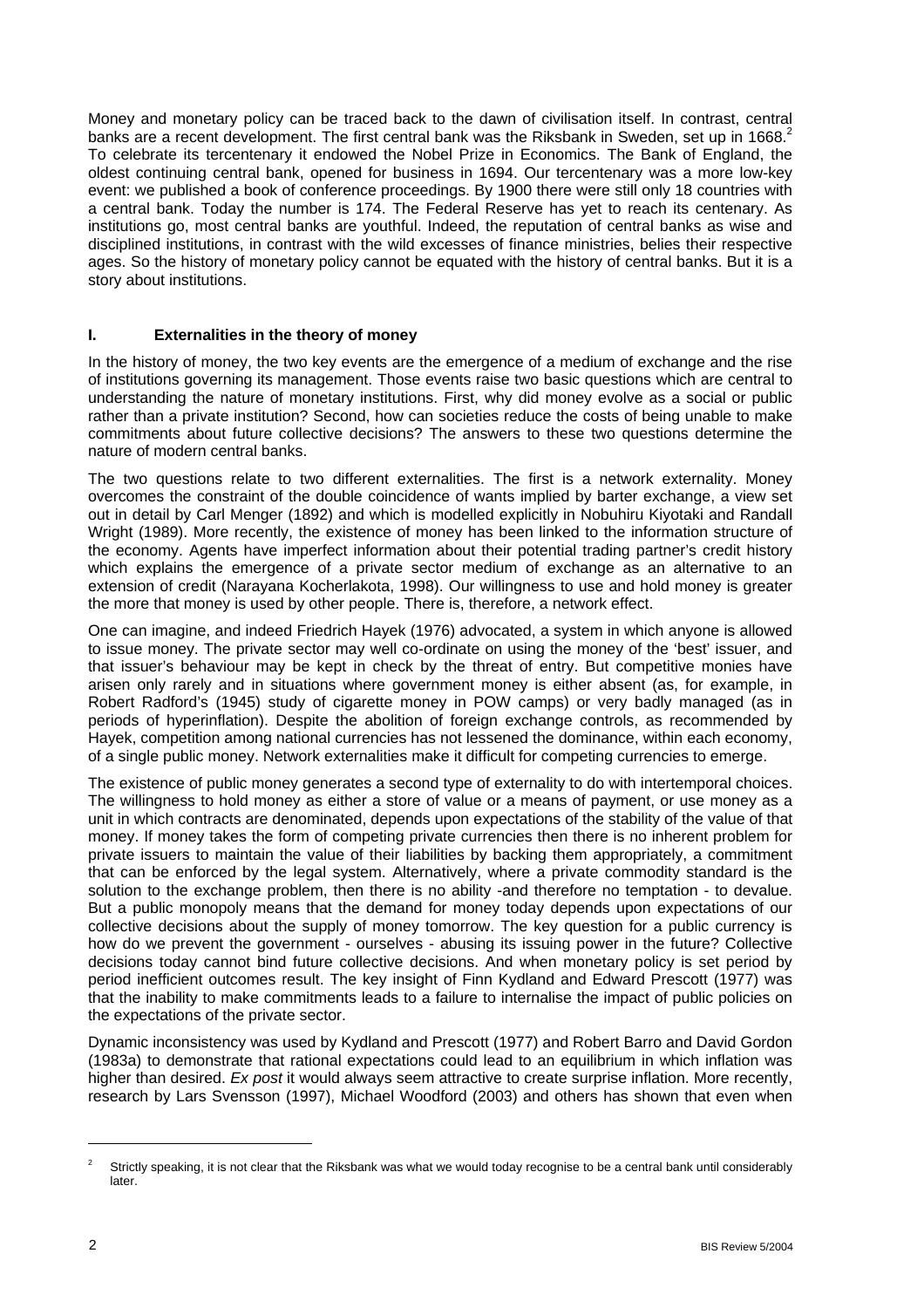there is no inflation bias there can be a "stabilisation bias" from the exercise of discretionary monetary policy: one that would lead to a suboptimal combination of output and inflation variability. Those results have prompted a large volume of research exploring different ways in which the commitment to price stability could be made credible. And central banks themselves have devoted no less energy to establishing the importance of their credibility.

Two very different approaches to the time-consistency problem have been discussed in the literature. One examines contractual relationships between the public and monetary decision-makers that reduce or eliminate the degree of inflation and stabilization biases resulting from discretionary policy. Examples include formal adoption of monetary policy rules, a contract between government and central bank instructing the latter to target price stability, the delegation of monetary policy to a conservative central banker, and investment in a reputation by current decision-makers. But those answers from the literature on rules versus discretion are not really solutions. They only move the time-consistency issue one step back - the policy rule may be abandoned, the central banker fired, the contract reinterpreted or rewritten.<sup>3</sup>

The other approach says that real central bankers do not and need not worry about time-inconsistency; they "just do it", (Bennett McCallum, 1995). Central bankers should simply resist the temptation to deviate from the time-inconsistent policy, and private agents will eventually come to accept that resolve. Attractive as such a solution may appear to central bankers, it fails to answer the challenge posed by the game-theoretic result of Kydland and Prescott. And it fails to explain why it is that some countries in some periods just do it and others do not. Central bankers who have the determination and strength of purpose to "take the punch bowl away just when the party is getting going", in McChesney Martin's memorable phrase, clearly have the "right stuff" - so why don't they "just do it"?<sup>4</sup> A deeper explanation of how this problem can be overcome requires an analysis of what might be called the "technology of collective decisions".

Individual agents can make contracts because they believe that the legal system is external to both parties to the contract. But it is difficult to write contracts that commit future collective behaviour. Collectively, we can either meet our previous commitments or we can ignore them. To take just one example: only a few weeks ago ECOFIN, the council of economic and finance ministers of the European Union, decided to suspend the excessive deficit procedure - a key feature of the Stability and Growth Pact - that had been initiated against France and Germany. Ernst Welteke, the President of the Bundesbank, has since raised serious doubts about whether politicians in Europe are willing to embrace the collective fiscal discipline, backed up by real sanctions, that is necessary to prevent fiscal free-riding inside a monetary union.<sup>5</sup>

## **II. The role of institutions**

The technology of collective decisions describes the feasible set of institutional arrangements that can be constructed to reduce the costs of the commitment problem. That problem may lead to inefficient outcomes - the Coase theorem does not apply to collective decisions.<sup>6</sup> It is useful to think about the optimal design of monetary institutions using the insights from the theory of incomplete contracts. That theory discusses what contracts would look like if certain aspects of the world could not be verified by an outside enforcer of the contract. In terms of monetary policy, there are two related though distinct aspects of the commitment problem. First, the inability to enforce commitment, because monetary arrangements can always be changed in the absence of an outside enforcer, means that no such

<sup>3</sup> Torsten Persson and Guido Tabellini (1999) argue that if it takes sufficient time for a government to tear up contracts designed to eliminate the inflation bias (longer than the duration of nominal contracts) promises not to inflate can be credible.

<sup>4</sup> Svensson (2002) takes the same view of McCallum (1995) in his comments on Stokey (2002), thus: "…to my knowledge neither McCallum nor anyone else has presented a model where 'just do it' is an equilibrium outcome."[p4].

<sup>5</sup> "The institutional structure of monetary union forms the basis for public trust in the euro and rests on two pillars: the stabilityoriented monetary constitution enshrined in the Maastricht treaty, and the stability and growth pact. Both pillars are being undermined, leaving European monetary union in a very grave predicament". (Ernst Welteke, The Times, 4 December 2003).

Daron Acemoglu (2003) argues that inefficient policies can occur in a democracy because those in political power cannot commit to maintaining the policies that are required to achieve efficient outcomes. In other words, the Coase theorem does not apply at the level of society as a whole.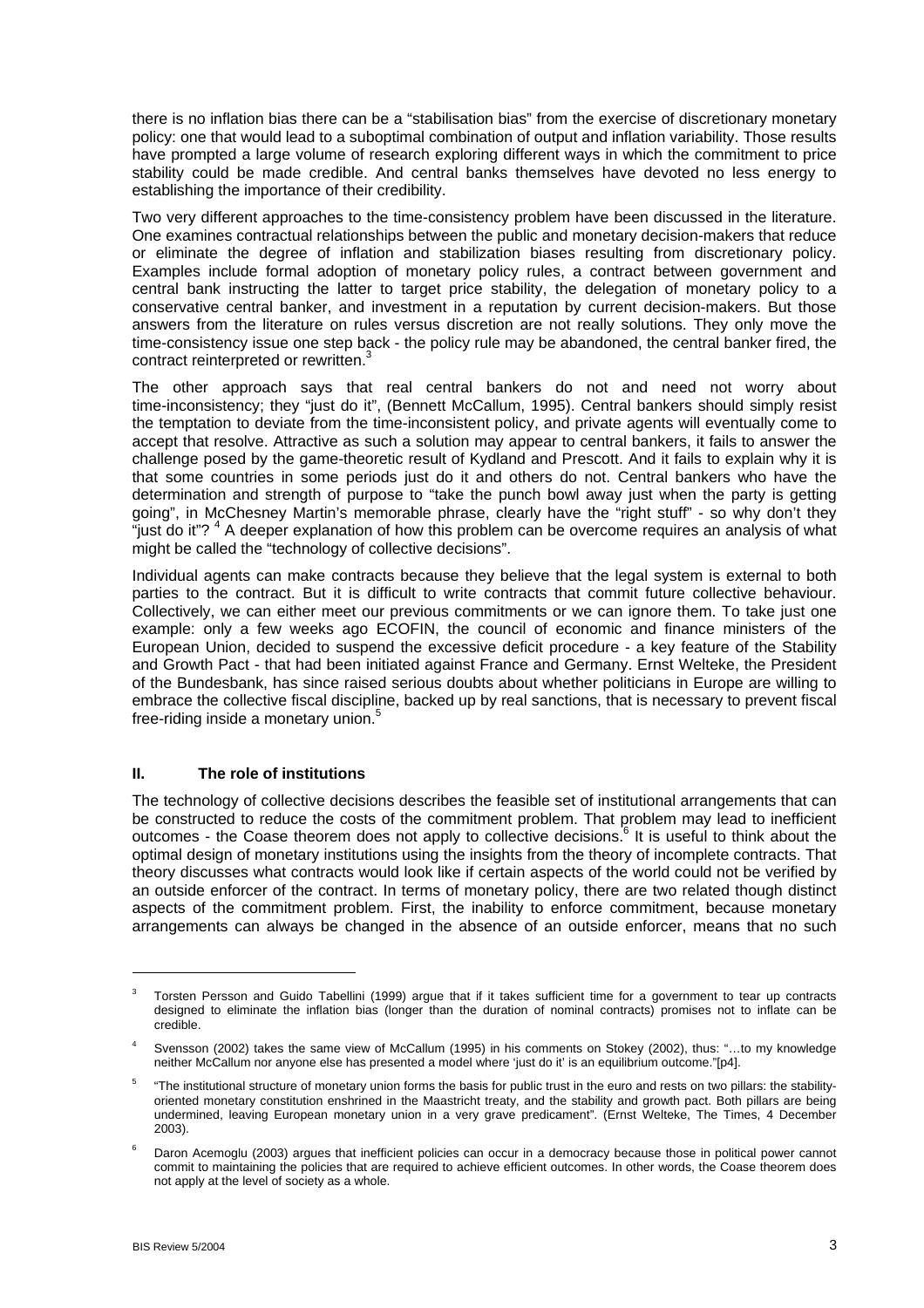arrangement is sacrosanct for all time. Thomas Jefferson believed that the US Constitution should be rewritten every 20 years or so at a new constitutional convention.<sup>7</sup> Second, we cannot fully describe an optimal monetary arrangement because we do not know all possible states of the world and hence the policy rule to which we would like to commit. Those two aspects of the technology of collective decisions create a role for institutions.

But they differ in important ways. If there were only a commitment problem, then we could describe an optimal state-contingent monetary policy reaction function. Mechanisms could then be devised to make it less likely that policy would deviate from this optimal plan - perhaps by writing the optimal rule in the form of a constitutional provision which could be overturned only by a substantial majority, or financing deficits by issuing index-linked debt. Such mechanisms would make it incentive compatible collectively to stick to the optimal plan. None of this would have come as a surprise to the authors of the American Constitution. In Federalist Paper No.10 James Madison points out that "our governments are too unstable" (p173) and in No. 37 he writes: "the people of this country, enlightened as they are with regard to the nature ... of good government, will never be satisfied till some remedy be applied to the vicissitudes and uncertainties which characterise the State administrations" (p243). Outside observers agreed. In 1835 Alexis de Tocqueville wrote that, "the authority which public men possess in America is so brief and they are so soon commingled with the ever changing population of the country that the acts of the community frequently leave fewer traces than events in a private family. .... The instability of administration has penetrated into the habits of the people".

The stability of institutions is, therefore, one of their greatest assets. Barro and Gordon (1983b) assumed the existence of an ongoing government or central bank which had an interest in preserving a reputation for "good" behaviour. A substantial literature, reviewed by Nancy Stokey (2002), analyses the circumstances in which it is attractive for a "good" government to distinguish itself from a "bad" government. Stokey shows that if it is not easy to do so, then it may be optimal to impose a monetary policy rule on all governments in order to reduce the damage done by the prospect of a bad government in the future. But how can society convince itself that it can eliminate bad government by adopting a policy rule? A really bad government will simply restore discretion to itself. Good and bad governments are not independent actors. They reflect the degree of consensus on how to construct institutions that will pursue consistent objectives.

The experience of high and variable inflation itself can be an important force shaping public attitudes towards the design of institutions to control it. Differences among cohorts may lead to variations over time in the optimal shape of institutions, rather as Jefferson advocated. For example, Robert Shiller (1996) reports that 90% of those born before 1940 in Germany agreed with the statement that 'The control of inflation is one of the most important missions of German economic policy', compared with 51% of those born from 1950 onwards. Memories of hyperinflation can be vivid: Niall Ferguson cites the diary of one Frankfurt resident in 1923: "it was more than disorder that smashed over people, it was something like daily explosions… the smallest, the most private, the most personal events always had one and the same cause; the raging plunge of money" (p154). So it is not surprising that the generation of Germans which created the Bundesbank saw it as a crucial component of their new constitution. Countries, or indeed cohorts, which have not experienced hyper-inflation may be more willing to adopt monetary arrangements that are less entrenched in constitutional form than the postwar generation in Germany.

The second aspect of the technology of collective decisions that creates a role for institutions is our ignorance of all possible future states of the world. That means that even if we were able to commit to a policy rule, we would choose not to do so. The exercise of some discretion is desirable in order that we may learn. The most cogent argument against the adoption of a fixed monetary policy rule is that no rule is likely to remain optimal for long. Nor is this just a question of learning about parameter values. That would yield an optimal state-contingent procedure for updating the monetary policy rule. It is that we are unwilling to commit now never to learn from future experience. So we would not want to embed any rule deeply into our decision-making structure, such as giving it the force of law or making it part of the constitution. Instead, we delegate the power of decision to an institution that will implement policy period by period exercising "constrained discretion". The status and purpose of such institutions can be embedded into the law or constitution, which may increase the cost of reversing the delegated powers, but the optimal policy path should be open to change in response to learning. Since

<sup>7</sup> As reported by Gore Vidal (2003).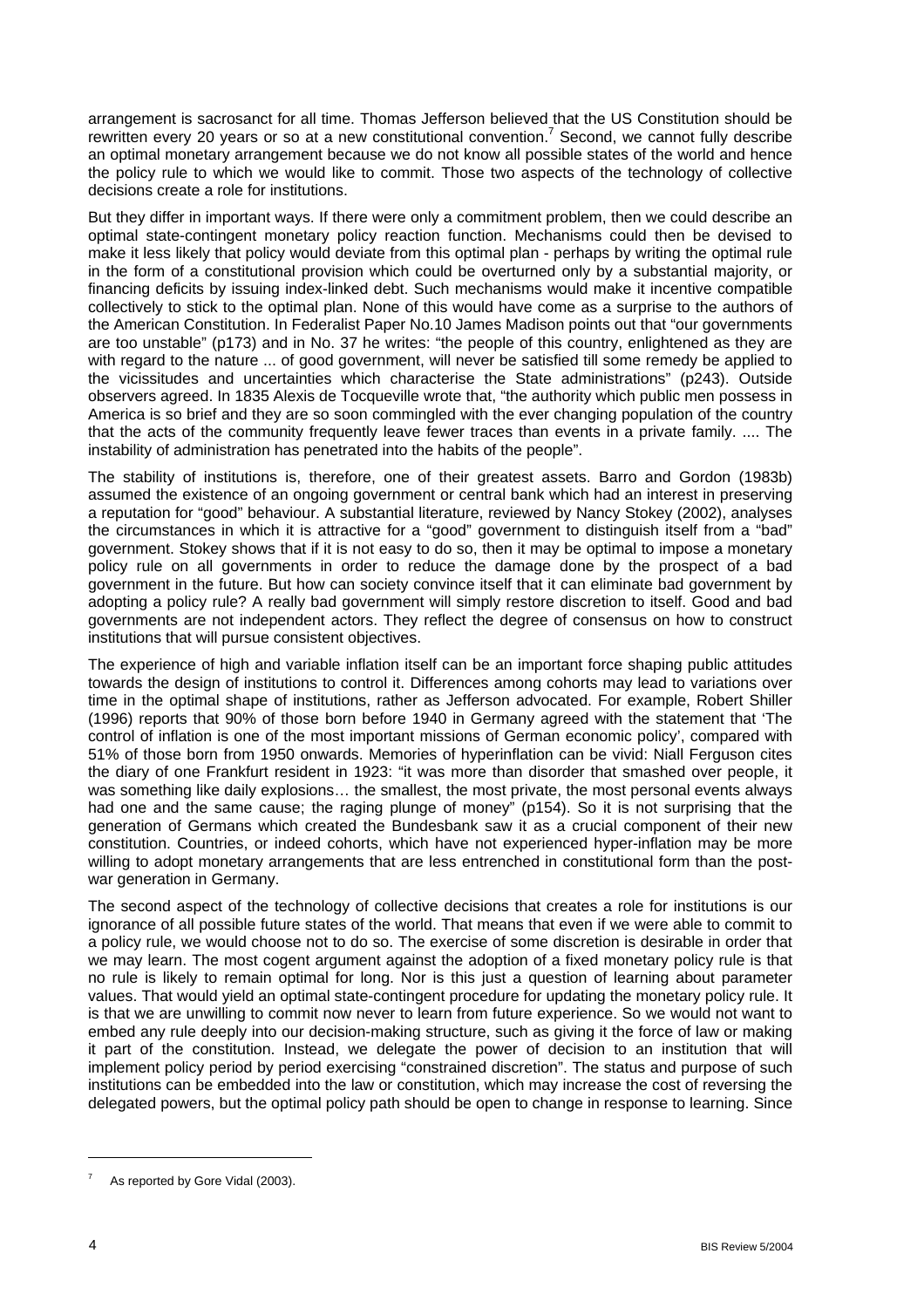we cannot hope to describe *ex ante* what it is we expect to learn, and since new ideas are unlikely to be uniformly recognised and instantly accepted, it may be sensible to delegate both the immediate policy decision and the process of learning to the same institution.<sup>8</sup>

An interesting example of seeking flexibility to allow for learning occurred during the writing of the US constitution. One draft clause specified that Congress should be allowed to "… emit bills on the credit of the United States". There was a debate on a proposition to strike out the clause. Madison's notes describe George Mason's position on the subject: "Though he had a mortal hatred to paper money, describe George Mason's position on the subject: "Though he had a mortal hatred to paper money, yet, as he could not foresee all emergencies, he was unwilling to tie the hands of the legislature". Edmund Randolph was of a similar opinion: "… notwithstanding his antipathy to paper money, [he] could not agree to strike out the words, as he could not foresee all the occasions that might arise."

So the ideal is a framework that will implement what we currently believe to be the optimal monetary policy strategy and will deviate from that only if collectively we change our view about what that strategy should be. Our ignorance is too pervasive to allow the adoption of a rule for how learning should occur. So if it is sensible to delegate both policy decisions and the process of learning to institutions such as central banks, that in turn requires those institutions to have political legitimacy and an acceptance that they will not redistribute income and wealth in favour of some groups rather than others at the expense of the objective given to them.10 Where such institutions are difficult to create, the 'external effect' - as Stokey (2002) called it - of good monetary policy will not be captured. And if the result is a monetary policy that is sufficiently bad, it may result in a radical switch to a unit of account determined externally, an obvious example of which is dollarisation.

Monetary institutions, therefore, play two different roles. First, they expand the possibility frontier of the technology of collective decisions and can be designed to raise the cost of those decisions deviating from pre-announced contingent paths. Second, they are set up explicitly to exercise a degree of discretion - "constrained discretion" - subject to the broad objective of price stability. Discretion is inevitable because of the need to learn about the economic environment. Institutions thereby become repositories of experience and knowledge which they communicate to society as a whole.

#### **III. Case Study I: Exchange rate regimes in Brazil and the UK**

I want to illustrate the importance of institutions and the credibility of their stability by three case studies. My first example concerns the collapse of exchange rate regimes in Europe and Latin America. It demonstrates that economic institutions require a broad base of political support if financial markets are to believe that those institutions are likely to survive.

For a while fixed exchange rate regimes enjoyed a degree of support in both Europe, with the Exchange Rate Mechanism (ERM), and Latin America. But experience shows that, in terms of credibility in financial markets, the design of those policy regimes was less important than the fact of their having broad political support.

Brazil in 1998-99 is a case in point. In 1998 Brazil operated a crawling peg exchange rate regime. As can be seen from Chart 1, throughout that year markets expected the Real to depreciate as evidenced by the fact that the implied forward exchange rate was lower than the spot rate by more than the crawl would imply.<sup>11</sup> In order to defend the crawling peg, the central bank raised interest rates in September 1998 from 20% to 40% a year. The implied forward exchange rate promptly fell. Raising interest rates actually increased the expectation that the peg would be abandoned, since markets knew that high interest rates were likely to prove politically unsustainable. Any government prepared to keep interest rates that high was not likely to win re-election. In January 1999 a second speculative attack on the peg occurred. And this time the peg was abandoned. Although short-term interest rates were raised

Svensson (2003) takes a view that is related to the argument here. In his opinion, commitment to 'targeting rules' objectives that the central bank must pursue - are workable, while commitment to 'instrument rules' - reaction functions - are not, since it is "impossible" that "every conceivable contingency be anticipated" [p439].

<sup>9</sup> This is cited in David Dewey (1918), page 68.

 $10$  The costs and benefits of discretion in a world where we cannot describe future possible states of the world are set out in Philippe Aghion and Patrick Bolton (2002).

 $11$  The forward rate was below the spot rate even allowing for the devaluation implied by the crawling peg.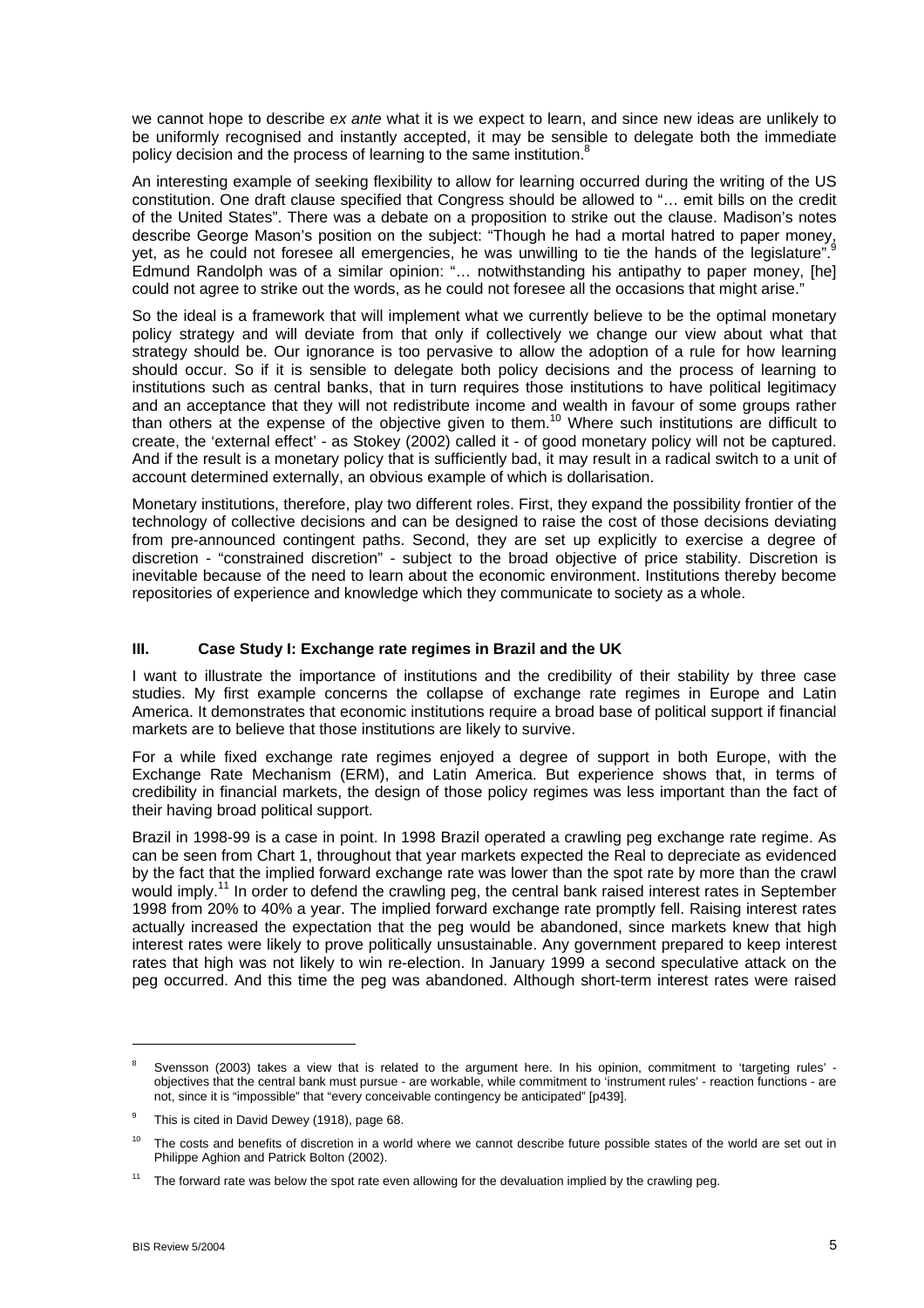while the peg was being defended, they were soon lowered to more sustainable levels. The expectations that had been built into forward exchange rates were proved correct.





Source: JP Morgan and Banco Central do Brasil

In the literature on target zones for exchange rates, it is assumed that raising interest rates is a successful method for supporting the exchange rate because of uncovered interest parity. But this ignores the possibility that raising interest rates to defend a fixed exchange-rate regime will simply call into question the durability of the regime itself and raise the probability that the peg or target zone will be abandoned. In such circumstances an increase in interest rates may lead to a fall in the exchange rate.

A second example of the same phenomenon is the pressure on sterling during 1992 and its forced departure from the Exchange Rate Mechanism on 16 September of that year. Massive speculation on that day led to the announcement in the morning of a 2 percentage points rise in interest rates and, when that failed to dampen the pressure on sterling, of a further 3 percentage points rise in rates. That second announcement, far from bolstering the exchange rate, merely convinced financial markets that Britain's membership of the ERM could no longer be sustained politically. The strong political commitment to joining European monetary union, which was the effective support for other currencies in the ERM, was absent in the United Kingdom.

Following its departure from the ERM, the UK introduced an inflation target regime for monetary policy. It succeeded in bringing inflation down to around 2½ percent (see chart 2).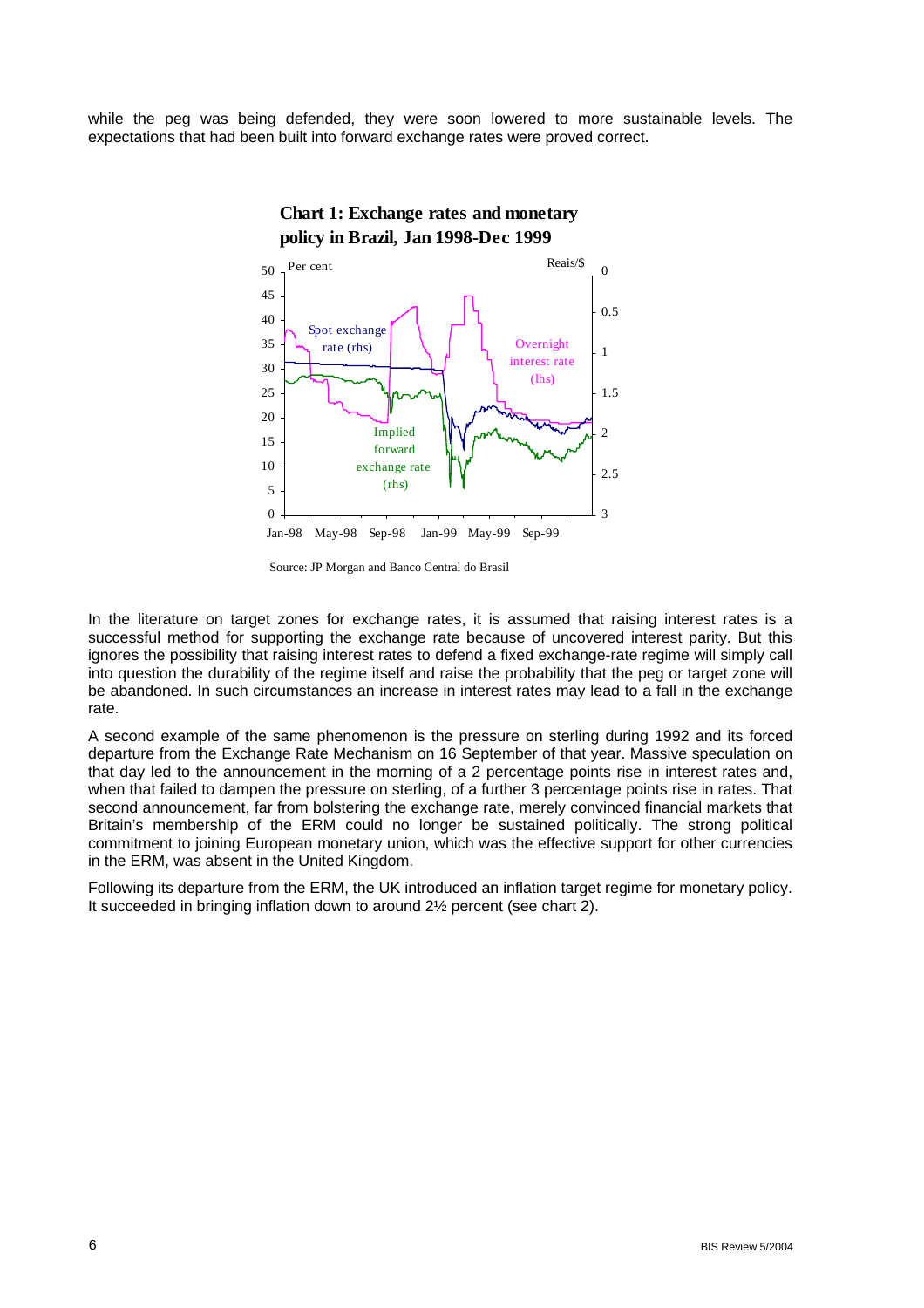

<sup>(</sup>a )Implied average inflation expectations from 5 to 10 years ahead, derived from index-linked gilts. Source: Bank of England, ONS

But long-term inflation expectations did not fall as quickly. Only after the announcement in May 1997 by the new Labour government that the Bank of England would be made independent did inflation expectations fall quickly to the target level, as can be seen from chart 2. That reform created an expectation that it would be in the interests of all political parties not to repeal the legislation. For the first time since the Second World War, there was a broad-based and credible commitment in the UK to stable and low inflation.

The need for any monetary regime to command sufficient support in order to acquire a reasonable lifeexpectancy was given insufficient weight in the discussions that took place at the IMF and elsewhere on Brazil and other financial crises of the 1990s. The point is made by Guillermo Calvo and Frederic Mishkin (2003) when they write, "the key to macroeconomic success in emerging market countries is not primarily their choice of exchange rate regime, but rather the health of the countries' fundamental macroeconomic institutions, ... less attention should be focused on the general question whether a floating or a fixed exchange rate is preferable, and more on these deeper institutional arrangements"  $(p5)$ .<sup>1</sup>

## **IV. Case Study 2: Currency reform in Iraq**

The importance of expectations about the *future* of monetary institutions is illustrated by the recent monetary history of Iraq. This second case study demonstrates that expectations of future collective decisions can have a major impact on the value of a currency quite independently of the policies pursued by the current government. Expectations of monetary decisions within a given policy regime may be less significant than expectations of changes in the regime itself. In Iraq, regime change took on a new meaning. What is particularly interesting about Iraq is the link between expectations of a change in political regime and movements in currency values.

Prior to the Gulf War in 1991 the Iraqi currency was the dinar. Following that war Iraq was divided into two parts that were politically, militarily and economically separate from each other: southern Iraq was under the control of Saddam Hussein and the enforcement of the northern no-fly-zone meant that northern Iraq became a *de facto* Kurdish protectorate. In the South, Saddam's regime struggled to cope with UN sanctions, and resorted to printing money to finance growing fiscal deficits. Unable to import notes printed abroad because of sanctions, the regime printed low-quality notes in Iraq that

 $\overline{a}$ 

 $12$  This quote appears on page 5 of the NBER working paper number 9808 (Cambridge, MA) version of their paper. At the time of writing, the Journal of Economic Perspectives version, which appears in the list of references, was still forthcoming.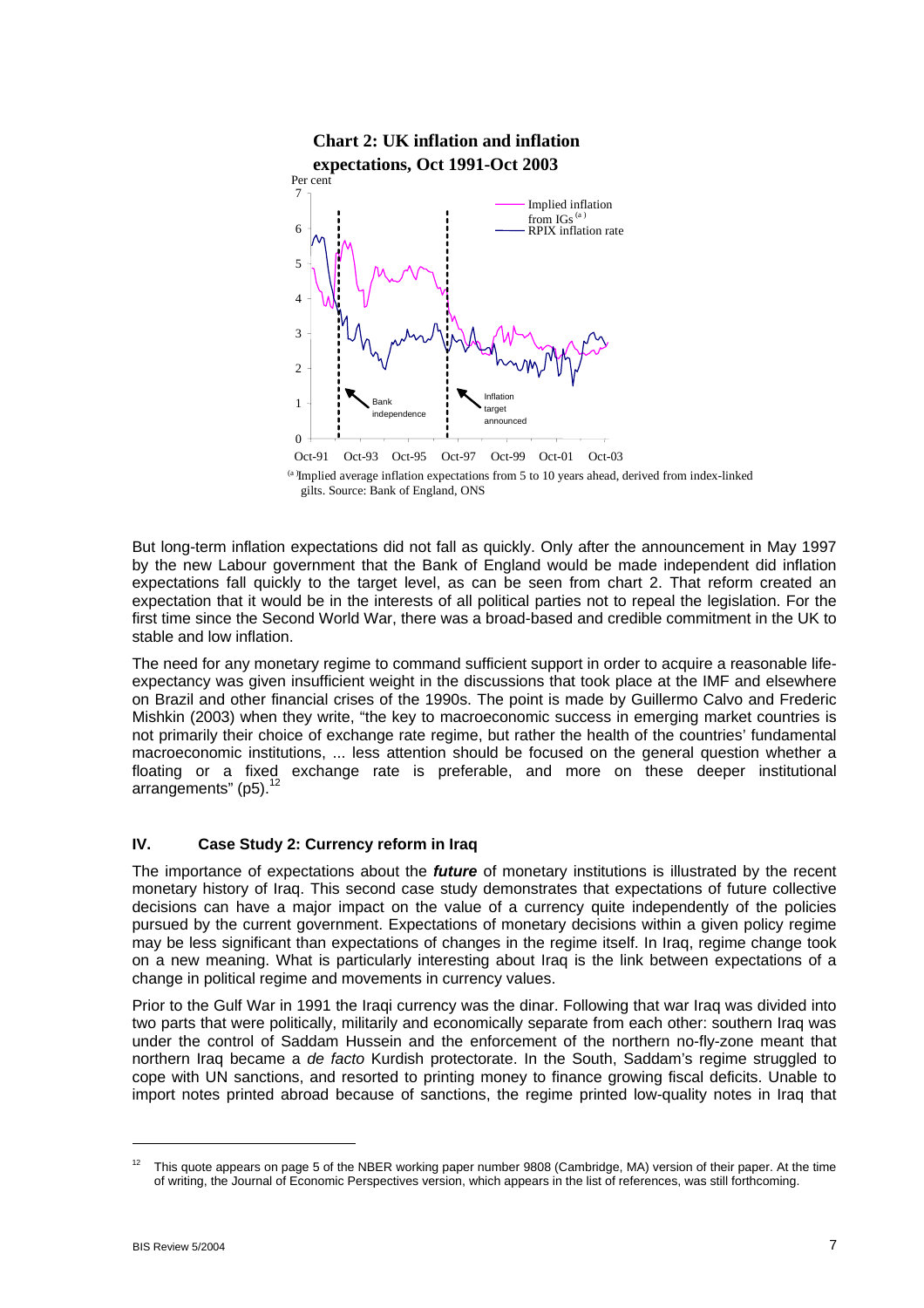bore Saddam's image. In May 1993, the Central Bank of Iraq announced that the 25 dinar note, then the highest denomination note in circulation, would be withdrawn and replaced by a new locally printed note. These were known as 'Saddam' or 'print' (because of the offset litho print technology used) dinars. Citizens had three weeks to exchange old for new notes. So many notes were printed that the face value of cash in circulation jumped from 22 billion dinars at the end of 1991 to 584 billion only four years later. Inflation soared to an average of about 250% a year over the same period. As a result the smaller denomination notes became worthless in Southern Iraq.

In the North, however, matters were rather different. Residents in that part of Iraq had no opportunity to exchange their notes. And it was no accident that, because of expropriation of cash in the banks by the Saddam regime, the holders of the high denomination notes were disproportionately in the North. Of the seven billion 25 dinar notes in circulation in Iraq at that time, about five billion circulated in Kurdish-controlled Iraq. So the Saddam dinar did not circulate in the North, and the old dinar notes continued to be used. They were known as the 'Swiss' dinar - so-called because although the notes had been printed by the British company De La Rue, the plates had been manufactured in Switzerland. The Swiss dinar developed a life of its own and in effect became the new currency in the North. No Swiss dinar notes were issued after 1989, and since there was no issuing authority there was at most a fixed, and probably a declining money stock in the North. As a result the Swiss and Saddam dinars developed into two separate currencies.

For ten years, therefore, Iraq had two currencies: one issued by the official government and the other backed by no government at all. The Swiss dinar continued to circulate in the North, even though backed by no formal government, central bank, nor any law of legal tender. For a fiat currency this was an unusual situation. Whatever gave the Swiss dinar its value was not the promise of the official Iraqi government, or indeed any other government.<sup>13</sup>

Although there was little or no trade between North and South Iraq, both the Swiss and Saddam dinars were traded against the dollar. The implied Swiss to Saddam dinar cross-exchange rate from 1997 onwards is shown in Chart 3.<sup>14</sup>



Source: United Nations, Central Bank of Iraq

After 1993 the Swiss dinar deviated from parity and rose to around 300 Saddam dinars to the Swiss dinar by the time Saddam's regime was deposed in 2003. The appreciation of the Swiss dinar is

<sup>&</sup>lt;sup>13</sup> At no stage did the Kurdish groups lay claim to the Swiss dinar as their currency - they had no control over it - as shown by the interview given to Gulf News on 30 January 2003 by the Kurdistan Regional Government Prime Minister Barzani who said, "We don't have our own currency".

<sup>&</sup>lt;sup>14</sup> Sources for these data include the United Nations (from the oil-for-Food program) and the Central Bank of Iraq.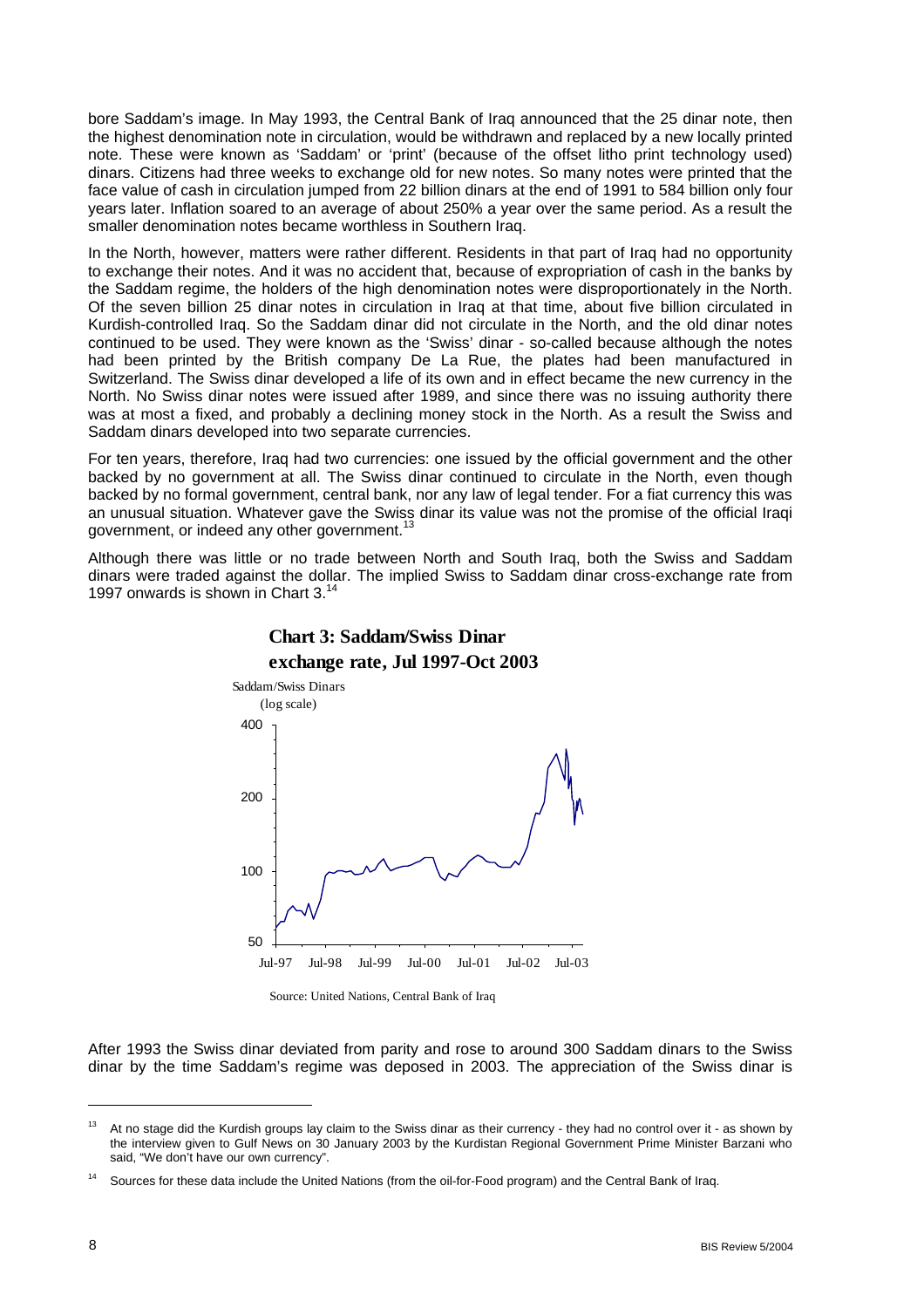clearly a consequence of the evolution of the actual and expected money supplies in the two territories.

Given the monetary and fiscal policies pursued by the Saddam regime, the rise of the Swiss dinar against the Saddam dinar is, perhaps, understandable. But what is less obvious is the path of the Swiss dinar against the US dollar. Chart 4 shows the Swiss dinar-dollar exchange rate from 1997 onwards.



Source: United Nations, Central Bank of Iraq

After fluctuating in the early 1990s, the Swiss dinar rose sharply against the US dollar from the middle of 2002 as the prospect of an end to the Saddam regime increased. It rose from around 18 to the dollar in May 2002 to about 6 to the dollar by the beginning of May 2003 when the war ended. That appreciation reflected expectations about (i) the durability of the political and military separation of Kurdish from Saddam-controlled Iraq and (ii) the likelihood that a new institution would be established governing monetary policy in Iraq as a whole that would retrospectively back the value of the Swiss dinar. The political complexion of Northern Iraq led to the assumption that the currency used there would have value once regime change had occurred.

In other words, the value of the Swiss dinar had everything to do with politics and nothing to do with the economic policies of the government issuing the Swiss dinar because no such government existed. As someone might have said, "it's the political economy, stupid!"

Another illustration of this is shown in Chart 5 which plots the Swiss dinar/dollar exchange rate against the values of futures contracts showing how expectations about the political order in Iraq were evolving.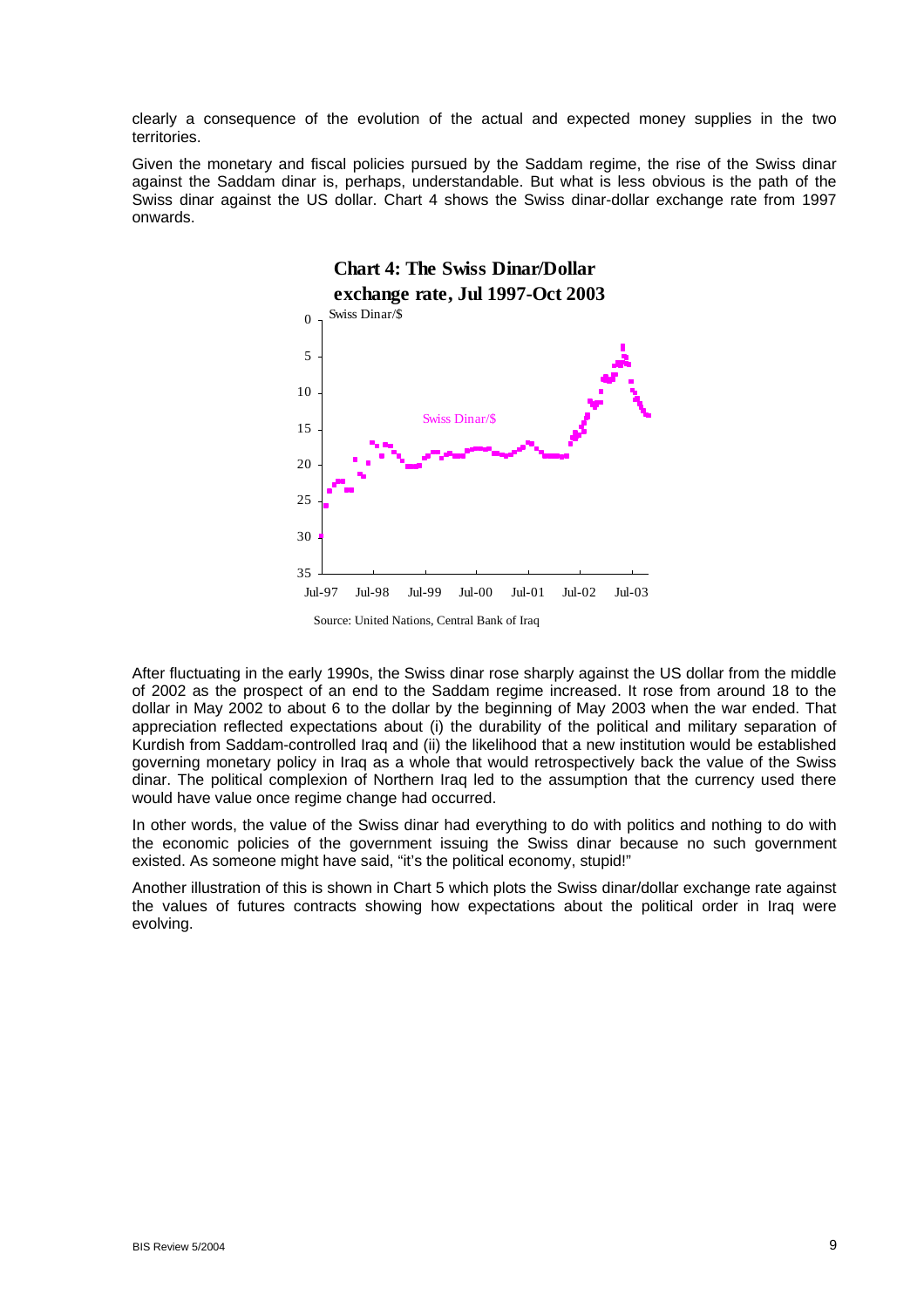

One futures contract paid out 100 cents if Saddam was deposed by the end of June 2003 and nothing otherwise. As the chance of Saddam's regime being deposed (and the price of the future) rose, the Swiss dinar appreciated against the dollar. Later there was also a future that paid 100 cents if Saddam was captured by the end of December 2003, and nothing otherwise. As the chance of this happening (and the price of the future) fell last autumn, the Swiss dinar fell against the dollar. It has just risen again. Again, expectations about the future political order in Iraq, which have repercussions for the likely monetary regime in northern Iraq, influence the value of the Swiss dinar today.

Much of this was understood by Kurds in the North where the exchange rate of the Swiss dinar to the dollar was a matter of both concern and interest. The minutes of a meeting of the Kurdish Regional Government on 14 October 2002 state: "KRG Prime Minister Nechirvan Barzani chaired a meeting to discuss the ongoing problem of the weak US dollar in the local currency markets. Discussion focussed on the … unprecedented 45% decrease in the value of the US dollar against the Iraqi Swiss dinar, possible causes of the problem, and effects on the market". Realising that the effect of a *change* in the exchange rate cannot be understood without an analysis of the *causes* of the change, the minutes continue, in a manner that would do justice to the minutes of any G7 central bank, "It was pointed out that the US dollar is currently stable in foreign markets so there must be other explanations for the sharp slide in value in Iraqi Kurdistan".<sup>15</sup> In other words, an explanation was needed for a rise in the real value of the Swiss dinar.

Of course, as we now know, the expectation that a future institution guaranteeing the integrity of the Kurdish area, and of the value of their currency, turned out to be correct. Coalition forces assumed control of the whole territory, and on 7 July 2003 the head of the Coalition Provisional Authority, Paul Bremer, announced that a new Iraqi dinar would be printed and exchanged for the two existing currencies at a rate that implied that one Swiss dinar was worth 150 Saddam dinars. The exchange was to take place over the period 15 October to 15 January. It is now virtually complete. The new dinars, like the Swiss, were printed by De la Rue in a very short space of time using plants in Britain and several other countries, and were flown into Iraq on 22 flights using Boeing 747 and other aeroplanes. The fact that the populations of both North and South Iraq have been prepared to exchange their old notes for new dinars reflects the confidence which they have in the future of the institutions backing the new Iraqi dinar.

The 150 parity is barely half the rate the Swiss dinar reached at its peak (see Chart 6).

<sup>&</sup>lt;sup>15</sup> The minutes are archived on the KRG web site [www.krg.org/news](http://www.krg.org/news).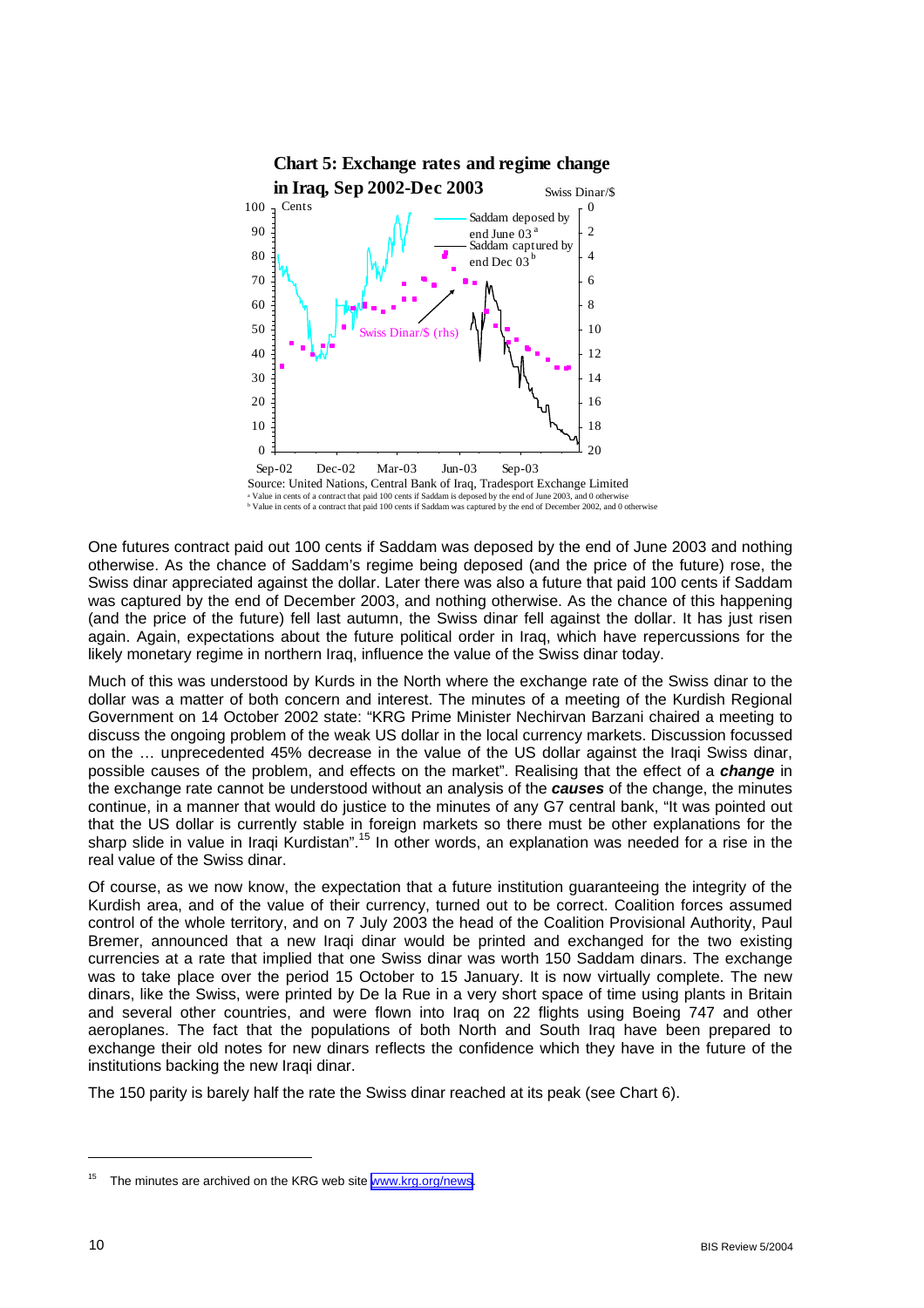# **Chart 6: The Saddam/Swiss Dinar exchange rate, Jan 2002-Dec 2003**



But it is above the average rate that prevailed over the past six years, and above the rate that would equalise the purchasing power of the two currencies. For example, around the time when the new conversion rate was being determined, it was estimated that 128 Saddam dinars to the Swiss would equalise the wages of an engineer in the two parts of Iraq, 100 would equate the price of the shoes he wore to work, and 133 the price of his suit.<sup>16</sup>

From Chart 6, it is clear that the exchange rate hovered above 150 after the parity was announced on 7 July. There are two reasons for this. First, the 10,000 Saddam dinar note was heavily counterfeited, easy to do given the primitive local technology used to print them. The exchange rate of this note against the dollar is consistently less than the 250 dinar note which, as a smaller denomination note, was less heavily counterfeited. The Swiss notes, printed using more sophisticated technology, are virtually free of counterfeits. The Swiss notes traded at above the parity because of the risk that holders of the 10,000 note would find that they had a forgery and could not exchange it at the central bank. Second, before the capture of Saddam Hussein there was inevitably some uncertainty about the prospects of the new regime and the new currency that it issued.

The circulation of Swiss dinars in Kurdish controlled Iraq during the 1990s was a market solution to the problem of devising a medium of exchange in the absence of a government with the power to issue currency. Changes in the relative price of Swiss and Saddam dinars show that the value of money depends on beliefs about the probability of survival of the institutions that define the state itself.

## **V. Case Study 3: Monetary policy in Japan and the zero bound on interest rates**

My third case study shows that institutional arrangements need to be consonant with the underlying economics, or failure will result. Recent experience in Japan has led to the rebirth of interest in monetary policy when official interest rates are constrained by the zero lower bound. Official shortterm interest rates in Japan have been approximately zero since the beginning of 1999. Of particular interest in this context is the question of how responsibilities should be divided between the central bank, on the one hand, and the finance ministry, on the other.

Guy Debelle and Stanley Fischer (1994) introduced the distinction between instrument and goal independence of central banks. That distinction has become the standard framework within which to analyse the optimal constitution of central banks. But such a distinction presumes the existence of a

Source: compiled by the Central Bank of Iraq, based on data collected by the United Nations World Food Program.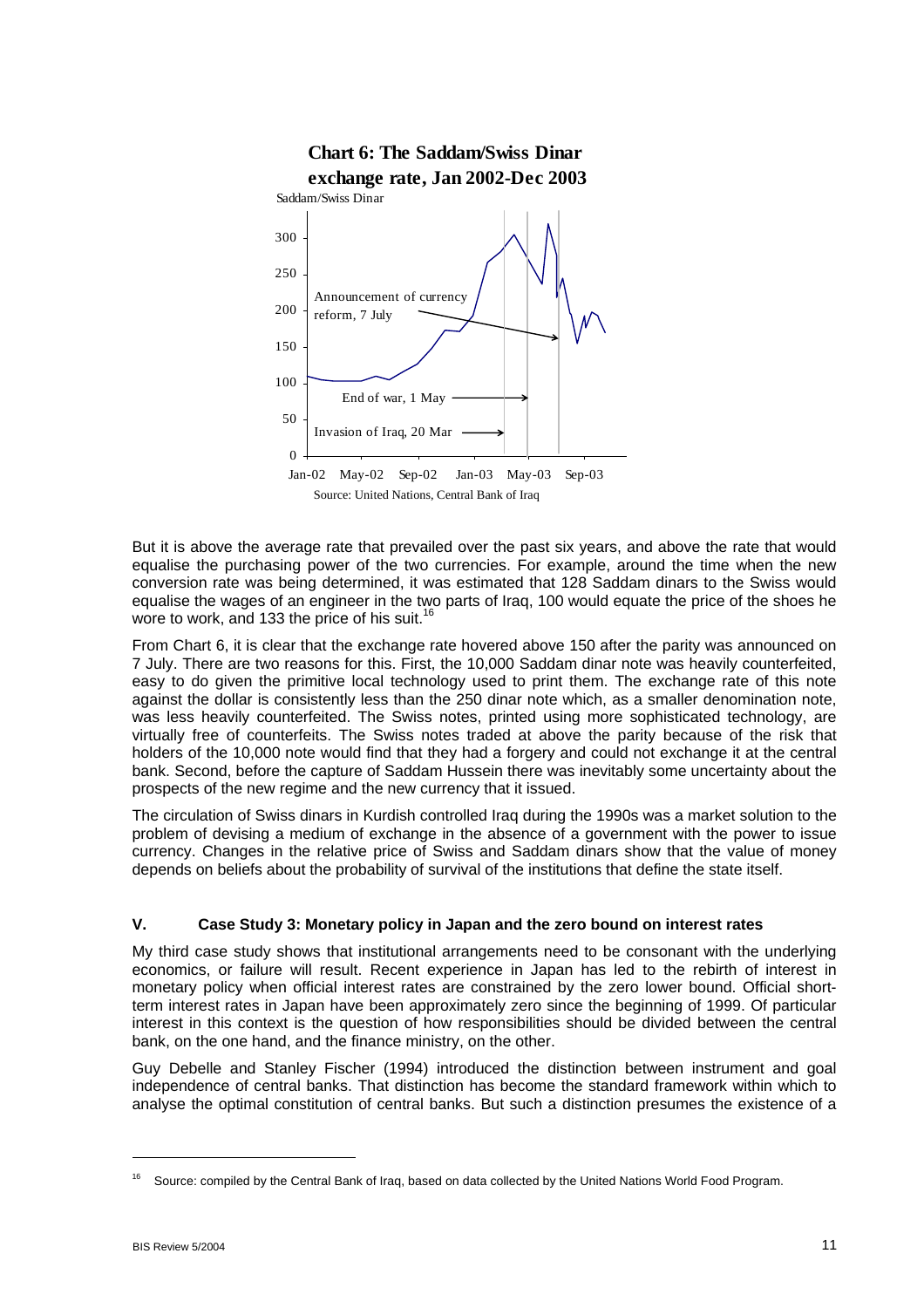policy instrument that is uniquely available to the central bank. That instrument is the level of official short-term interest rates. But when interest rates are constrained at their lower bound of zero, the position is much less clear. Indeed, I shall argue that in such circumstances both instrument and goal independence are impossible. Rather when interest rates are at their zero lower bound, policy relies on successful cooperation between central bank and finance ministry.

I shall assume that, when interest rates are zero, monetary policy takes the form of open market purchases or sales of government securities using central bank money.

A well-known policy prescription, which has become known as unconventional monetary policy, is that the central bank should buy long-term Government bonds rather than the more conventional shortterm bills. The Bank of Japan did indeed follow this prescription. The logic of such a proposal is as follows. Long-term bonds are likely to contain a significant premium to compensate investors for their lack of liquidity - the fact that, in practice, investors face significant costs when switching between bonds and goods. When the central bank offers to buy illiquid long-term bonds, it increases the average liquidity of the private sector's portfolio, replacing less liquid with more liquid securities. The private sector will therefore be more willing to hold other illiquid instruments, such as private sector bonds and equities. As a result, liquidity premia fall across a broad category of securities, raising their market value. That will stimulate spending by firms and consumers.<sup>17</sup> Such a policy is preferable to conventional open market purchases of short-term bills or bonds because when interest rates are zero such bills become perfect substitutes for cash. Hence purchases of short bonds have no effect on spending or other real variables.

It is a short step to show that this argument implies an equivalence proposition between unconventional quantitative operations, on the one hand, and a combination of neutral conventional operations and government debt management, on the other. The purchase of a long-term bond by the central bank is equivalent to a combination of two other operations: a purchase of a short-term bill, followed by an operation that swaps the short-term bill for the long term bond. In either case, the central bank balance sheet ends up with an additional liability in cash, and an additional asset in longterm bonds. The first of these two operations, the purchase of a short-term bill, is neutral in its effect as it replaces one private sector asset, a short-term bill, with another, cash, that is a perfect substitute for it. The second is debt management, which is normally seen as the responsibility of the finance ministry. So when interest rates are zero unconventional quantitative operations and debt management are indistinguishable.

The interplay between monetary policy and debt management may not matter too much when shortterm interest rates are positive because the central bank can control the level of interest rates, even if debt management affects the optimal level of rates. But when rates are at their zero bound then the central bank no longer has instrument independence. Indeed, because its actions can be offset by appropriate sales or purchases in the government debt market, it loses goal independence too. It becomes crucial that fiscal and monetary authorities cooperate. An alternative strategy, equivalent in terms of its monetary effects but avoiding the risk to the Bank of Japan's balance sheet from holding large quantities of government bonds, would have been for the Ministry of Finance to have issued short-term bills to the BoJ, using the proceeds to purchase and retire long-term government bonds. Similar arguments apply to other unconventional monetary policies, such as purchases of foreign currency, which conflict with the responsibilities of the fiscal authorities for the ownership of foreign exchange reserves.

A serious problem for the Japanese authorities was that the Bank of Japan was granted independence not long before it became necessary for policy to be coordinated between MoF and the BoJ.<sup>18</sup> Inevitably, the desire on both sides to respect the newly-won independence of the central bank came into conflict with the growing realisation that monetary policy was operating in a zero-interest rate environment. The clarity of communication about the objectives of monetary policy diminishes when it is no longer possible to identify clear and distinct responsibilities for the two institutions. A desirable long-term reform - central bank independence - led to short-term difficulties.

<sup>17</sup> How large are these effects is an open question. The absence of a compelling general equilibrium theory of liquidity makes it difficult to produce reliable empirical estimates. For the purposes of the equivalence proposition the magnitude of the effect is irrelevant.

<sup>&</sup>lt;sup>18</sup> The legislation was published in 1997, and took effect in April 1998.